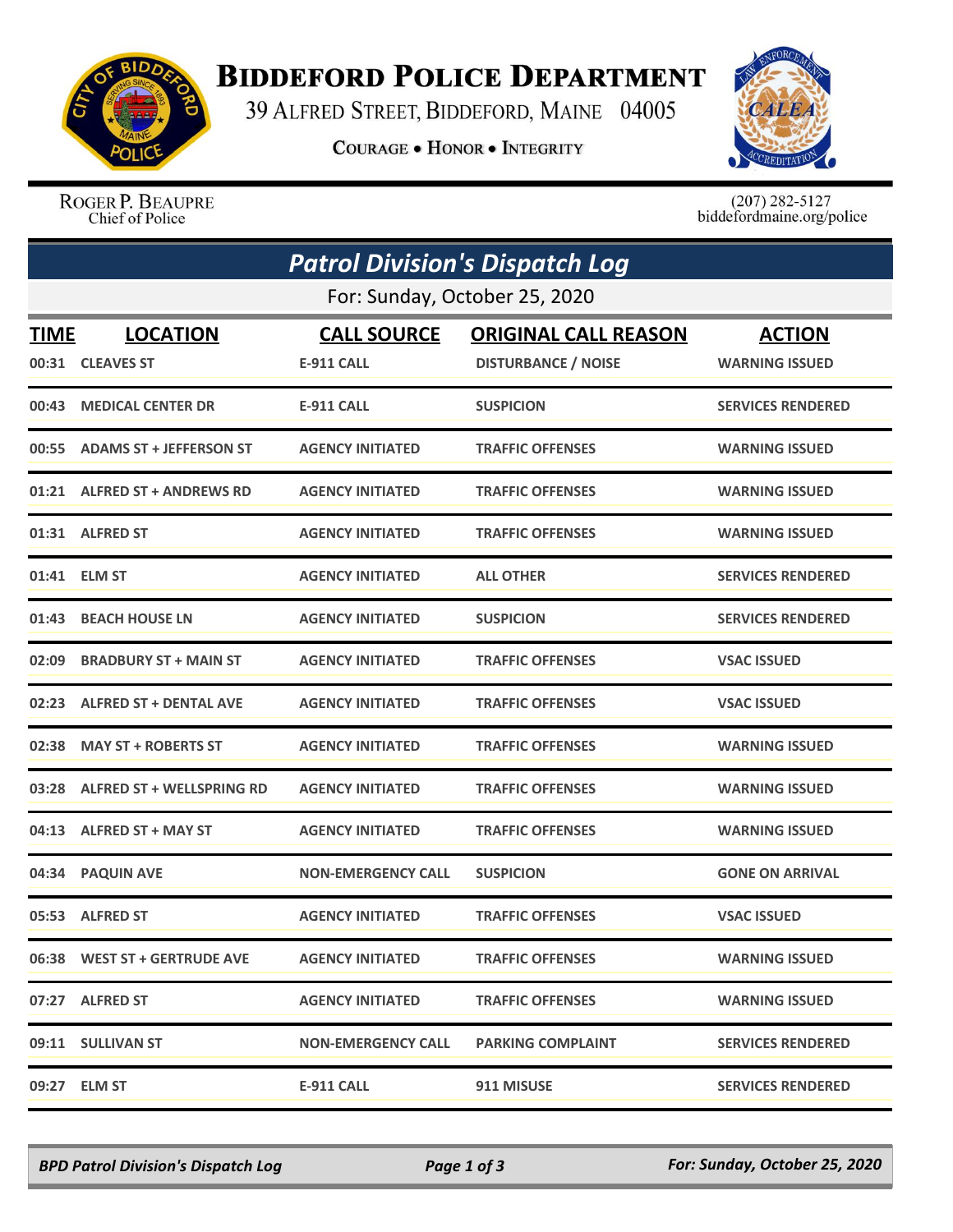| <b>TIME</b> | <b>LOCATION</b><br>10:16 MEADOW VIEW DR            | <b>CALL SOURCE</b><br><b>NON-EMERGENCY CALL</b> | <b>ORIGINAL CALL REASON</b><br><b>FRAUD / SCAM</b> | <b>ACTION</b><br><b>SERVICES RENDERED</b> |
|-------------|----------------------------------------------------|-------------------------------------------------|----------------------------------------------------|-------------------------------------------|
| 10:19       | <b>MAINE TPKE</b>                                  | <b>E-911 CALL</b>                               | 911 MISUSE                                         | <b>REFERRED OTHER AGENCY</b>              |
| 13:15       | <b>PROSPECT ST</b>                                 | <b>NON-EMERGENCY CALL</b>                       | <b>THEFT</b>                                       | <b>REPORT TAKEN</b>                       |
|             | 13:23 SUMMER ST                                    | <b>NON-EMERGENCY CALL</b>                       | <b>HARASSMENT</b>                                  | <b>SERVICES RENDERED</b>                  |
|             | 13:41 SOUTH ST                                     | <b>NON-EMERGENCY CALL</b>                       | <b>THEFT</b>                                       | <b>DISPATCH HANDLED</b>                   |
|             | 13:55 POMERLEAU ST                                 | <b>E-911 CALL</b>                               | 911 MISUSE                                         | <b>SERVICES RENDERED</b>                  |
| 15:15       | <b>ELM ST</b>                                      | <b>E-911 CALL</b>                               | 911 MISUSE                                         | <b>DISPATCH HANDLED</b>                   |
|             | 16:21 MEETINGHOUSE RD + POOL ST                    | <b>NON-EMERGENCY CALL</b>                       | <b>POLITICAL SIGNS</b>                             | <b>SERVICES RENDERED</b>                  |
| 16:36       | <b>MOUNTAIN RD</b>                                 | <b>AGENCY INITIATED</b>                         | <b>DISABLED VEHICLE</b>                            | <b>VEHICLE TOWED</b>                      |
|             | 16:42 POOL ST                                      | <b>AGENCY INITIATED</b>                         | <b>TRAFFIC OFFENSES</b>                            | <b>VSAC ISSUED</b>                        |
| 16:57       | <b>BOULDER WAY</b>                                 | <b>AGENCY INITIATED</b>                         | <b>TRAFFIC OFFENSES</b>                            | <b>WARNING ISSUED</b>                     |
|             | 17:05 POOL ST + HEDLEY REYNOLDS W AGENCY INITIATED |                                                 | <b>TRAFFIC OFFENSES</b>                            | <b>WARNING ISSUED</b>                     |
| 17:08       | <b>PRECOURT ST</b>                                 | <b>AGENCY INITIATED</b>                         | <b>TRAFFIC OFFENSES</b>                            | <b>WARNING ISSUED</b>                     |
| 17:29       | <b>WASHINGTON ST + JEFFERSON</b>                   | <b>AGENCY INITIATED</b>                         | <b>DRINKING IN PUBLIC</b>                          | <b>NO VIOLATION</b>                       |
|             | 17:51 POOL ST + SOKOKIS RD                         | <b>AGENCY INITIATED</b>                         | <b>TRAFFIC OFFENSES</b>                            | <b>WARNING ISSUED</b>                     |
|             | 18:05 WEST ST + KINGWOOD RD                        | <b>AGENCY INITIATED</b>                         | <b>TRAFFIC OFFENSES</b>                            | <b>WARNING ISSUED</b>                     |
|             | 18:13 WEST ST + KINGWOOD RD                        | <b>AGENCY INITIATED</b>                         | <b>TRAFFIC OFFENSES</b>                            | <b>WARNING ISSUED</b>                     |
|             | 18:15 PRECOURT ST + ALFRED ST                      | <b>AGENCY INITIATED</b>                         | <b>TRAFFIC OFFENSES</b>                            | <b>WARNING ISSUED</b>                     |
|             | 18:21 SOUTH ST + SOUTHVIEW DR                      | <b>AGENCY INITIATED</b>                         | <b>TRAFFIC OFFENSES</b>                            | <b>WARNING ISSUED</b>                     |
|             | 18:41 ELM ST                                       | <b>NON-EMERGENCY CALL</b>                       | <b>DISTURBANCE / NOISE</b>                         | <b>SERVICES RENDERED</b>                  |
|             | 18:47 ALFRED ST + MARSHALL AVE                     | <b>AGENCY INITIATED</b>                         | <b>TRAFFIC OFFENSES</b>                            | <b>WARNING ISSUED</b>                     |
|             | 19:06 ALFRED ST                                    | <b>NON-EMERGENCY CALL</b>                       | <b>TRESPASSING</b>                                 | <b>TRANSPORT TO HOSPITAL</b>              |
|             | 19:20 POOL ST                                      | <b>AGENCY INITIATED</b>                         | <b>TRAFFIC OFFENSES</b>                            | <b>WARNING ISSUED</b>                     |
|             | 19:50 ALFRED ST                                    | <b>NON-EMERGENCY CALL</b>                       | <b>FIREFIGHTER CALLBACK</b>                        | <b>DISPATCH HANDLED</b>                   |
|             | 20:01 PEARL ST                                     | <b>E-911 CALL</b>                               | 911 MISUSE                                         | <b>NO ACTION REQUIRED</b>                 |

*BPD Patrol Division's Dispatch Log Page 2 of 3 For: Sunday, October 25, 2020*